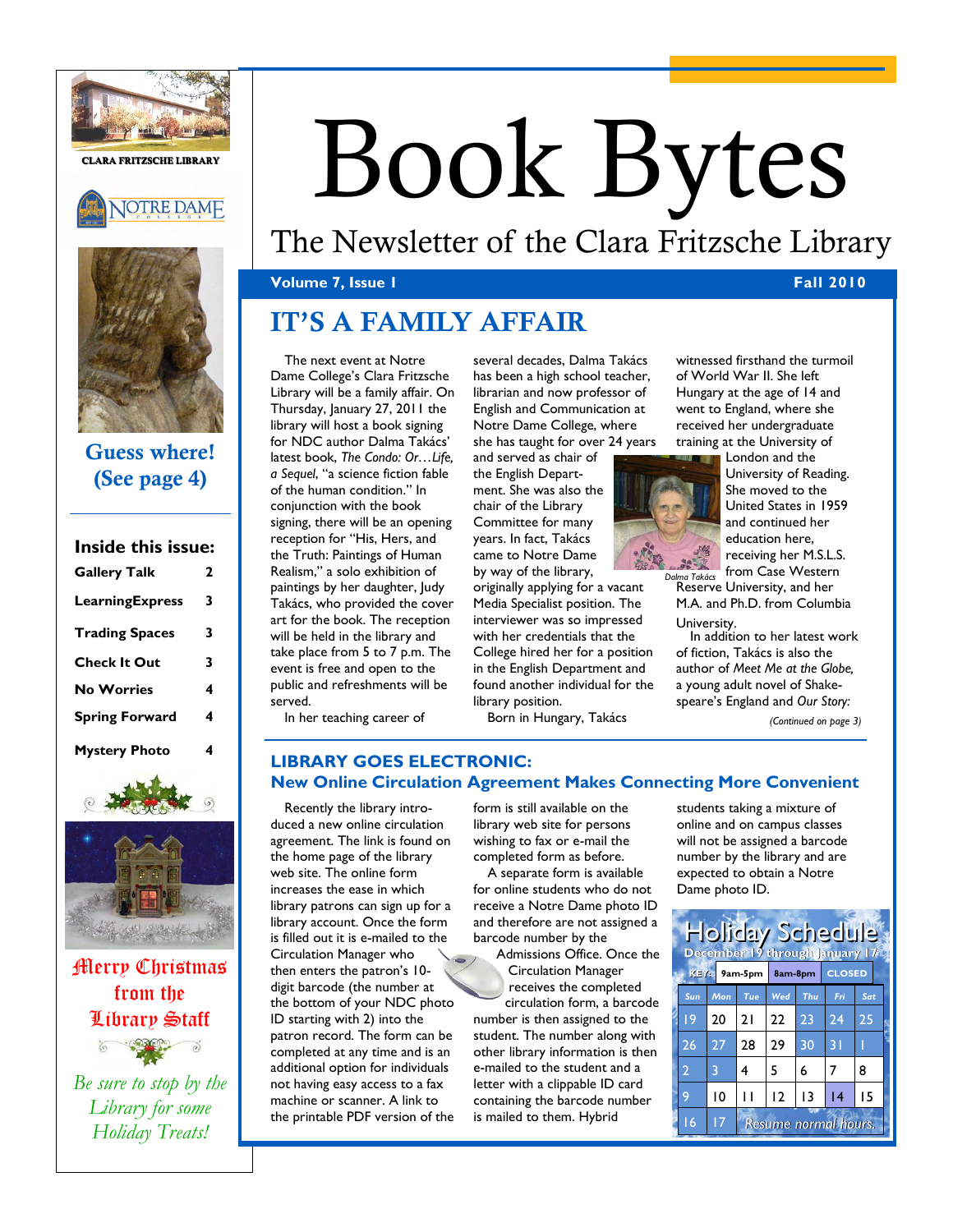#### **Page 2 Book Bytes**

## **Gallery Talk**

#### *Now Showing in our Gallery—*

It's still not too late to catch the Clara Fritzsche Library's latest exhibit, "The Art of Morton Smith," a solo exhibit of paintings and pastels in the realist style by the Beachwood, Ohio artist. Smith exhibited artistic talent at a young age and won a scholarship to the Corcoran School of Art in Washington, D.C., which he attended after high school. While at The Corcoran he studied

under noted artists Richard Lahey and Edmund Archer. Lahey was principal of The Corcoran. He had taught at The Students League of New York and personally knew members of the Ash Can school of painting in New York, such as George Bellows, Robert Henri and John Sloane

among others. Archer was a portrait painter in Washington and

#### **"His, Hers, and the Truth: Paintings of Realism"**

A self-described "painter of portraits, people and life," Judy Takács is a 1986 graduate of the Cleveland Institute of Art. She received her B.F.A. in illustration and portrait painting and studied art history, life drawing and painting in Florence, Italy. After

a successful career in illustration and graphic design she took additional classes at the Valley Art Center and the Orange Art Center and shifted her focus from

graphic design to her longtime passion: painting people. She has exhibited around Northeast Ohio, where she has won numerous awards at local juried art shows, such as Fairmont Center for the Arts in Novelty, Ohio and Mayfield Civic Center

Richmond, Virginia who taught the Old Master's technique of underpainting with warm and cool

flesh tones. Both of these artists influenced Smith greatly and saw great promise in him, with Lahey comparing his art favorably to that of Bellows.

Smith considers himself an

"absolute realist" and primarily a portrait painter who also paints landscapes. His pieces have a retro quality to them reminiscent of the style of the 1930s and '40s. The influence of the Cleveland School artists can also be seen. His medium of choice is oil but he sometimes uses watercolor in his landscapes. The exhibit

includes new works inspired by his *Morton Smith*  European travels. One such painting

in Mayfield Village, Ohio. The upcoming show will feature a selection of Takács' "Human Situations" paintings. "A Complex Repose," the painting used for the cover of her mother's latest novel, *The Condo*, is an arresting image. Takács strives to paint people in their totality—in all of their strength and glory, as well as their frail-



models portraying a concept she is exploring through her work. A current project that Takács

has embarked on is painting portraits of families in which one member is battling cancer or other life-threatening diseases. This came about when the

entitled "Montserrat in the Pyrenees (Outside of Barcelona)" serves as the focal point of the exhibit.



**Community** Center. Smith resides in Beachwood with his wife, Estelle.

The exhibit is free and open to the public and runs through December 17, 2010. An opening reception was held on Thursday, November 4th from 5:00 to 7:00 p.m. during which the artist talked informally about his work. The show may be viewed during library hours: Monday-Thursday 8 a.m. to 10 p.m.; Friday 8 a.m. to 5 p.m.; Saturday 9 a.m. to 5 p.m.; Sunday 1-10 p.m. For further information contact Karen Zoller at 216.373.5267 or [kzoller@ndc.edu.](mailto:kzoller@ndc.edu?subject=Morton%20Smith%20Art%20Exhibit) 

father of a family was diagnosed with end stage lung cancer. She was commissioned to paint a

family portrait and completed it in 51 days from the initial diagnosis to his death. The piece was proudly displayed at his funeral. Takács regards it as the most important piece she ever painted. The experi-

ence was so moving for her that she decided to make it one of the purposes of

her painting to commemorate the courage of these families through her work and provide a lasting memorial of their loved



*"A Complex Repose"*

#### **Upcoming Events**

**January 27-February 18, 2011 A Family Affair** 

**"His, Hers, and the Truth: Paintings of Realism" by Judy Takács** 

**Held in conjunction with a book signing for** *The Condo*  **by Dalma Takács** 

Opening reception and signing: Thursday, January 27 5:00 to 7:00 p.m. Refreshments will be served.

#### **February-March 2011 "Photographs by Janet Century"**

Century is an international awardwinning photographer who also is wellknown for her commercial work for *Northern Ohio Live* and numerous other publications.

(details to be announced)

*All events are free and open to the public.* 

For more information on these and other library exhibits, contact Karen Zoller at x5267 or [kzoller@ndc.edu](mailto:kzoller@ndc.edu?subject=Upcoming%20Library%20Events)

one for the families left behind. However, sometimes the story has a happy ending. Some of her



the odds, for which she is immensely thankful. Takács lives in Solon, Ohio with her husband and three

sons in a custombuilt house she designed. She loves painting in her spacious home

studio and sometimes uses friends and family as subjects for her paintings, as well as models for imagined psychological scenarios designed to illuminate certain existential truths.

The exhibit is free and open to the public and may be viewed during library hours: Monday-Thursday 8 a.m.-10 p.m.; Friday 8 a.m.-5 p.m.; Saturday 9 a.m.-5 p.m.; Sunday 1-10 p.m. For further information about the exhibit, contact Karen Zoller at 216.373.5267 or

[kzoller@ndc.edu.](mailto:kzoller@ndc.edu?subject=Judy%20Takács%20Exhibit) 



the souls of her subjects, whether family

members, commissioned portraits, or *"Trying to Maintain Focus…His and Hers"*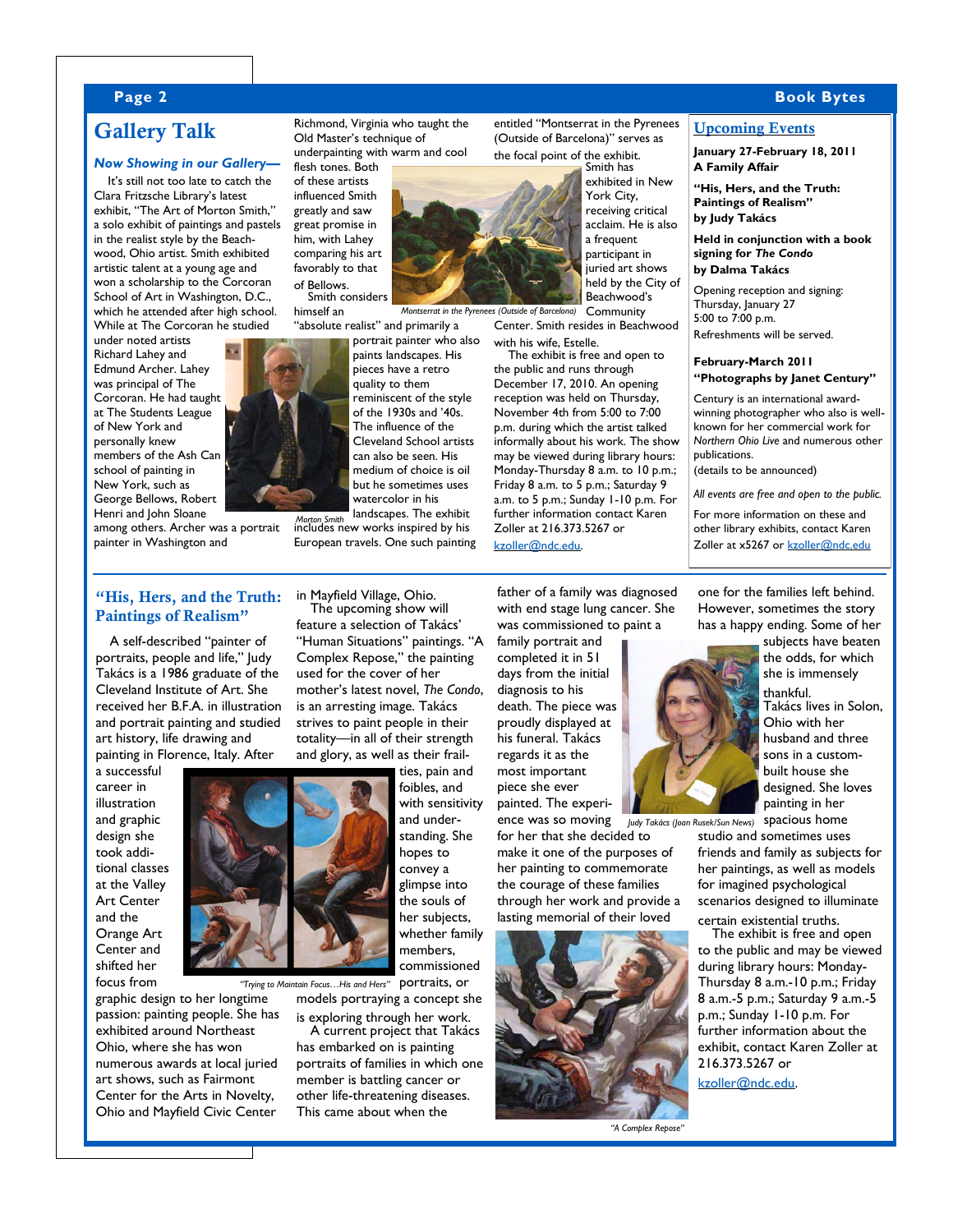#### **Volume 7, Issue 1 Page 3**

*Saga of a Hungarian-American Family.* She is co-writer and editor of *Clear the Line: Hungary's Struggle to Leave the Axis in the Second World War,* a historical memoir by her mother Laura-Louise Veress and has also written several plays featuring historical and literary characters. Takács is

#### **LearningExpress Library**  Expanded **Job & Career** Accelerator

The LearningExpress Library is a useful yet often overlooked database offered by OhioLINK. This database offers students and adults unlimited, 24/7 access to a wealth of resources, as well as hundreds of online interactive practice tests that prepare them for several types of exams including the GMAT, GRE, LSAT, MCAT, SAT, GED, grade school achievement tests, the U.S. Citizenship test and civil service positions. All practice tests include instant diagnostic score reports that help patrons to target those skill areas that need the most attention. Of particular interest to education majors are test preparations for the PPST: Praxis II Preparation and Praxis II.

The resources of the LearningExpress Library are divided into twelve Learning Centers. The Learning Centers

*(Continued from page 1)* married to mathematician Lajos Takács and has two daughters and three grandchildren.

In Takács' new book, *The Condo,* the protagonist, Jasper Wergild, hoping to relax and get away from the frustrations of life, buys an upscale condo unit in a mysterious gated community. He later discovers that it is a gated community of

offer targeted skill-building interactive courses in math, reading, and writing for the elementary through high school levels. Prospective college students can access practice tests, exercises, eBooks, skill building courses and other information for college preparation. In addition to test preparations for graduate school entrance examinations, college students have a variety of tools at their disposal for improving skills in personal finance, public speaking, math and reasoning, reading comprehension, science, vocabulary, spelling, writing and grammar. Adults wishing to continue their education,

a quite different kind everyone is allowed to enter but no one is allowed to leave. What follows is an exploration of universal themes such as good and evil, acceptance and forgiveness, redemption, and individualism as the characters struggle to reconcile their inner demons and achieve lasting

#### peace.

Job & Career Accelerator, a comprehensive online job search system that is a lifesaver for overwhelmed students trying to find employment. This innovative online resource offers one-stop-shopping for job-seeking students, with everything they need to get started on their careers all in one place. The Job & Career Accelerator provides personalized step-by-step assistance for all students regardless of experience—from exploring and matching suitable occupations from over 1,000 detailed occupation profiles, to finding available jobs in their areas of interest from a database of over 5 million up-

to-date job postings. With Job & Career

Accelerator, students can easily create cover letters, master interviewing and networking techniques and even learn how to use popular work-related

*(Continued on page 4)* 

the wall outside of the Technical Services area.

•Due to increased demand, the Eastern Church Resource Center is available by reservation only. To book this room, check with the library circulation desk or call the library's main extension at 216.373.5267. •The Seminar Room is reserved for use by the Academic Support Center for the fall 2010 and spring 2011 semesters. Those needing a place for quiet study or computer work may book the adjacent Eastern Church Resource Center. •The library's first floor computer lab (seats 6) may be booked for small classes. Those

**Check it out** 

*The Condo: Or…Life, a Sequel* by Dalma Takács (Xlibris, 2010)<br>Join Jasper Wergild on his spiritual journey involving wormholes and parallel universes in this science fiction



*Clear the Line: Hungary's* 

*Struggle to Leave the Axis during the Second World War*  by Laura-Louise Veress (edited and co-written by Dalma Takács)

(Prospero Publications, 1995) This historical memoir by the wife of a Hungarian diplomat

who was involved in secret negotiations with the Western Allies, has been cited as "the most detailed study of the exact nature of contacts with the west from the Hungarian perspective."

*Our Story: Saga of a Hungarian-American Family*  by Dalma Pálóczi Horváth Takács

(Xlibris, 2007) The story of this family takes the reader through two hundred years of turbulent history and daily living and is told through literary "portraits" of seven

**OUR STORY** 

family members, spanning three generations. Illustrious family members included writers, soldiers, a diplomat, a state minister, a mathematician and one of the first Hungarian female poets.



*Meet Me at the Globe: A Novel for Young People*  by Dalma Takács (IUniverse, 2002) Fifteen-year-old Aggie travels in time to Shakespeare's England, where she finds excitement, danger and

answers to her tormenting personal problems. Authentic historical detail brings Shakespeare's world close to the reader.

wishing to reserve the room should check with the library circulation desk or call the library at 216.373.5267. •Remember, the library does not schedule the Smart Classroom (L215), the 20-seat computer lab on the second floor (L219), or any of the upstairs classrooms (L201, L202, L203, L217). Those faculty or staff members wishing to use these facilities must check with the Registrar at x5287 first to avoid scheduling conflicts. •The second floor computer lab is available to students any time scheduled classes are not in session.

#### **TRADING SPACES—As the College Grows, Space is an Ongoing Challenge for the Clara Fritzsche Library**

As the library strives to find creative solutions to its space shortage, things have gotten shuffled around this semester,

making those familiar with the library somewhat bewildered. Here is a guide to some of the changes initiated during the fall semester:



additional secluded study space. •A third public access computer was added to the main reference area. Two of these computers are now located on

windows. •An additional row of shelving was added to the reference area opposite the main staircase.

•A row of study carrels, located on the west wall of the Curriculum Library, was added, offering

of the first floor by the

tional practice tests. A new addition to the

switch careers, reenter the workforce, or brush up on their skills in general have access to tests, courses and eBooks on GED preparation and skill building for adults, as well as a full array of occupa-

LearningExpress Library is the

fable of the human condition. **BIARTHAINS**